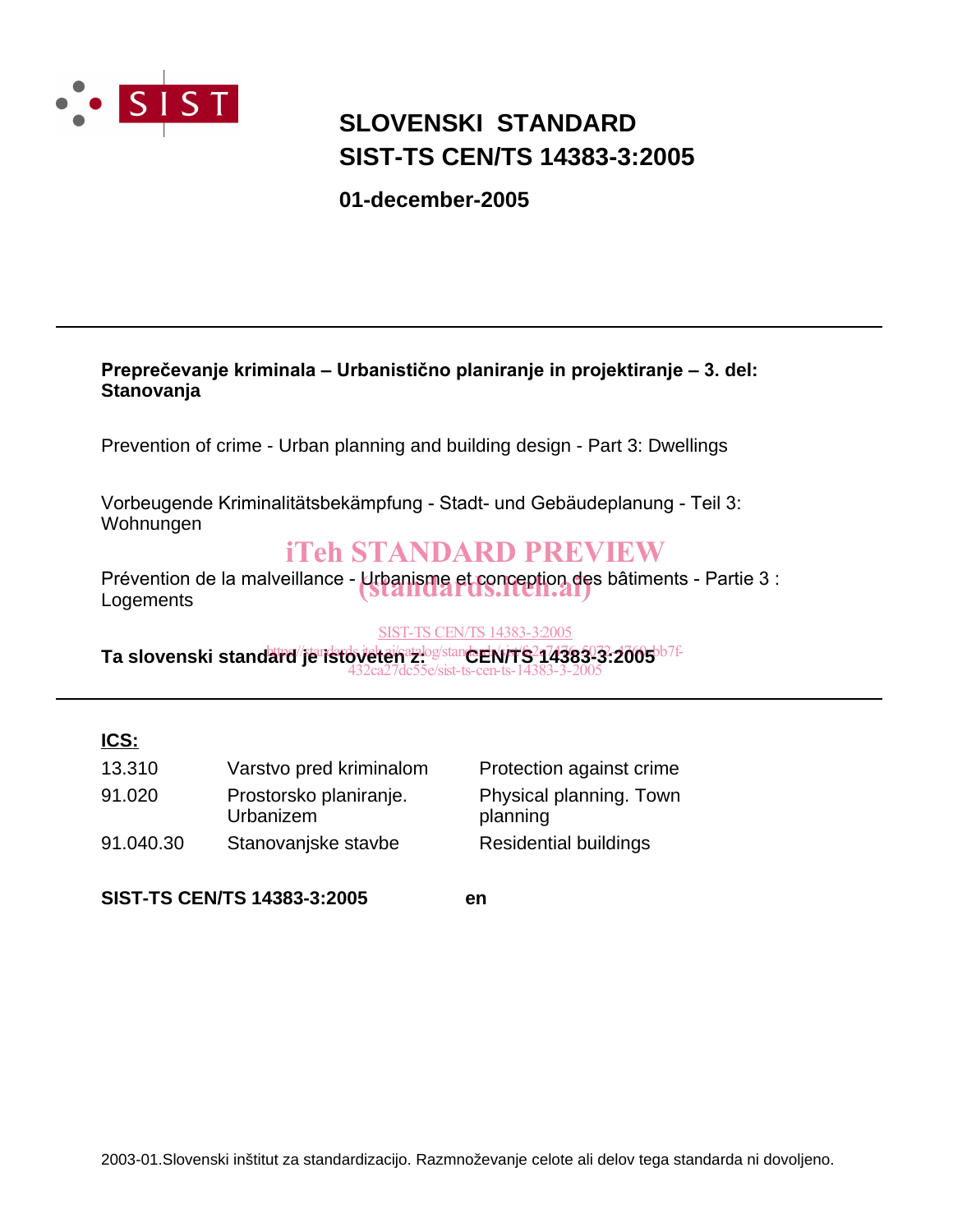# iTeh STANDARD PREVIEW (standards.iteh.ai)

SIST-TS CEN/TS 14383-3:2005 https://standards.iteh.ai/catalog/standards/sist/fa2e7476-5072-4760-bb7f-432ca27dc55e/sist-ts-cen-ts-14383-3-2005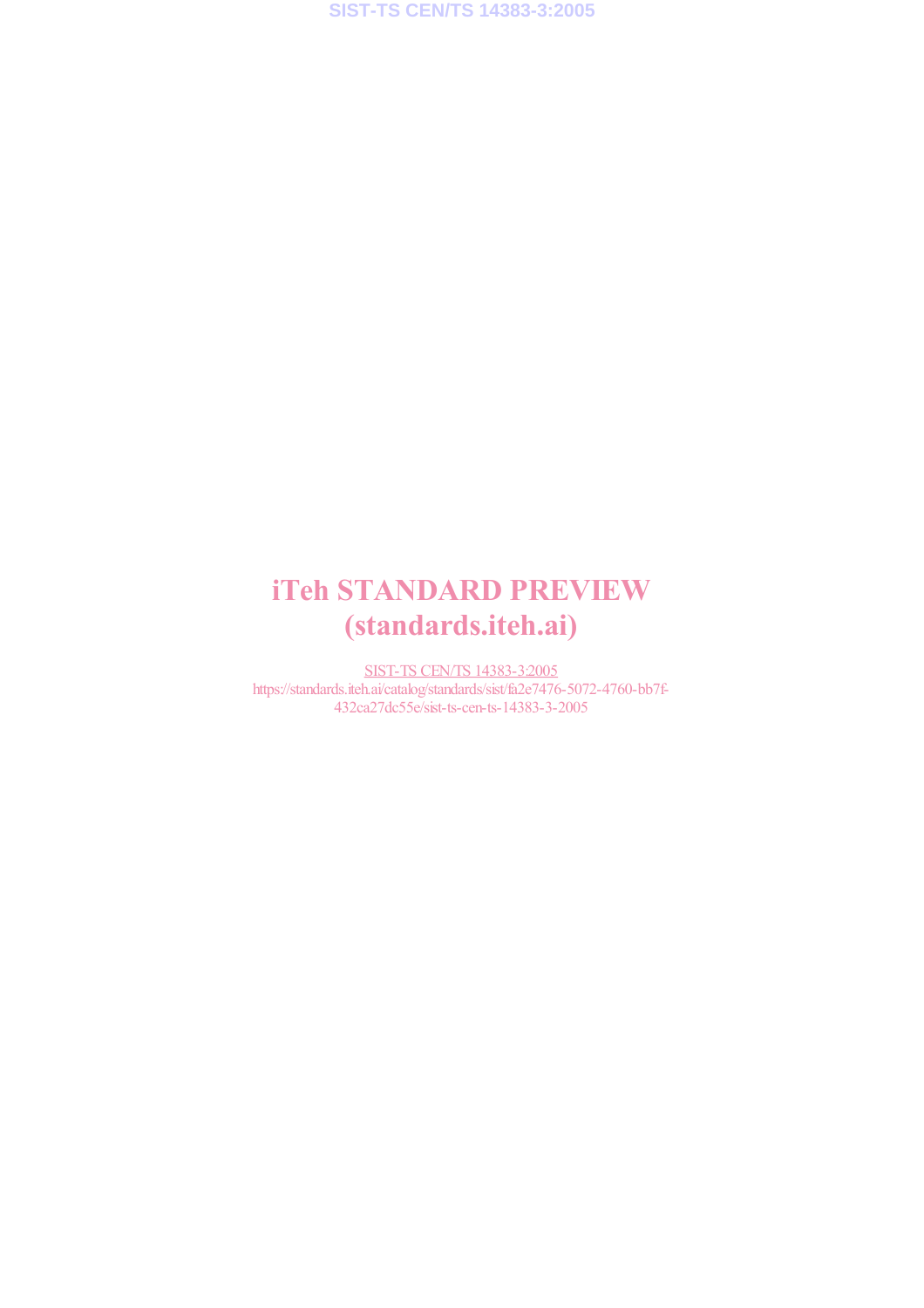### **SIST-TS CEN/TS 14383-3:2005**

# TECHNICAL SPECIFICATION SPÉCIFICATION TECHNIQUE TECHNISCHE SPEZIFIKATION

# **CEN/TS 14383-3**

October 2005

ICS 91.040.30; 13.310

English Version

# Prevention of crime - Urban planning and building design - Part 3: Dwellings

Prévention de la malveillance - Urbanisme et conception des bâtiments - Partie 3 : Logements

Vorbeugende Kriminalitätsbekämpfung - Stadt- und Gebäudeplanung - Teil 3: Wohnungen

This Technical Specification (CEN/TS) was approved by CEN on 24 April 2005 for provisional application.

The period of validity of this CEN/TS is limited initially to three years. After two years the members of CEN will be requested to submit their comments, particularly on the question whether the CEN/TS can be converted into a European Standard.

CEN members are required to announce the existence of this CEN/TS in the same way as for an EN and to make the CEN/TS available promptly at national level in an appropriate form. It is permissible to keep conflicting national standards in force (in parallel to the CEN/TS) until the final decision about the possible conversion of the CEN/TS into an EN is reached.

CEN members are the national standards bodies of Austria, Belgium, Cyprus, Czech Republic, Denmark, Estonia, Finland, France, Germany, Greece, Hungary, Iceland, Ireland<u>, Italy, Latvia, Lithuania, Luxembourg,</u> Malta, Netherlands, Norway, Poland, Portugal, Slovakia, Germany, Greece, Hungary, Iceland, Ireland, Italy, Latvia, Lithuania, Luxembourg, Ma<br>Slovenia, Spain, Sweden, Switzerland and United Kingdom. TOS. TTCN. 21

> SIST-TS CEN/TS 14383-3:2005 https://standards.iteh.ai/catalog/standards/sist/fa2e7476-5072-4760-bb7f-432ca27dc55e/sist-ts-cen-ts-14383-3-2005



EUROPEAN COMMITTEE FOR STANDARDIZATION COMITÉ EUROPÉEN DE NORMALISATION EUROPÄISCHES KOMITEE FÜR NORMUNG

**Management Centre: rue de Stassart, 36 B-1050 Brussels**

© 2005 CEN All rights of exploitation in any form and by any means reserved worldwide for CEN national Members.

Ref. No. CEN/TS 14383-3:2005: E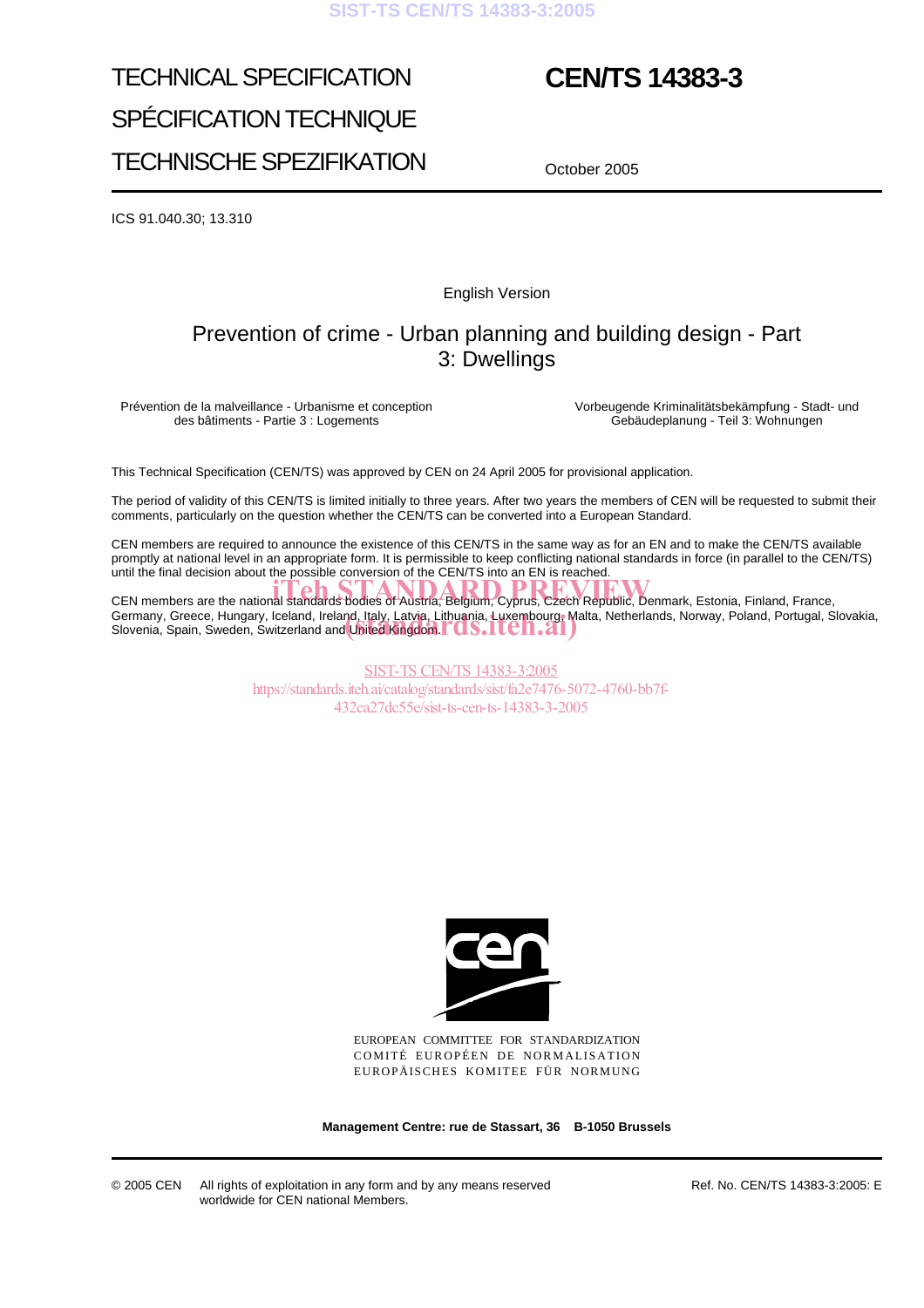### **SIST-TS CEN/TS 14383-3:2005**

### **CEN/TS 14383-3:2005 (E)**

# **Contents** Page

| 1                                                                                                   |  |
|-----------------------------------------------------------------------------------------------------|--|
| $\mathbf{2}$                                                                                        |  |
| 3                                                                                                   |  |
| 4                                                                                                   |  |
| 5                                                                                                   |  |
| 6                                                                                                   |  |
| 7                                                                                                   |  |
| 8                                                                                                   |  |
| 9                                                                                                   |  |
| 10                                                                                                  |  |
| 11                                                                                                  |  |
| 12                                                                                                  |  |
| Annex A (informative) Resistance classes for windows, doors and shutters and requirements           |  |
| for related hardware conforming to ENV 1627. dy. it et al. at it was an annumerous manuscript 21    |  |
|                                                                                                     |  |
| Annex C (informative) Quick reference guide to the vulnerability of dwellings to burglary 46        |  |
|                                                                                                     |  |
|                                                                                                     |  |
| Annex F (informative) Cost/benefit checklist of methods to enhance security in residential blocks51 |  |
|                                                                                                     |  |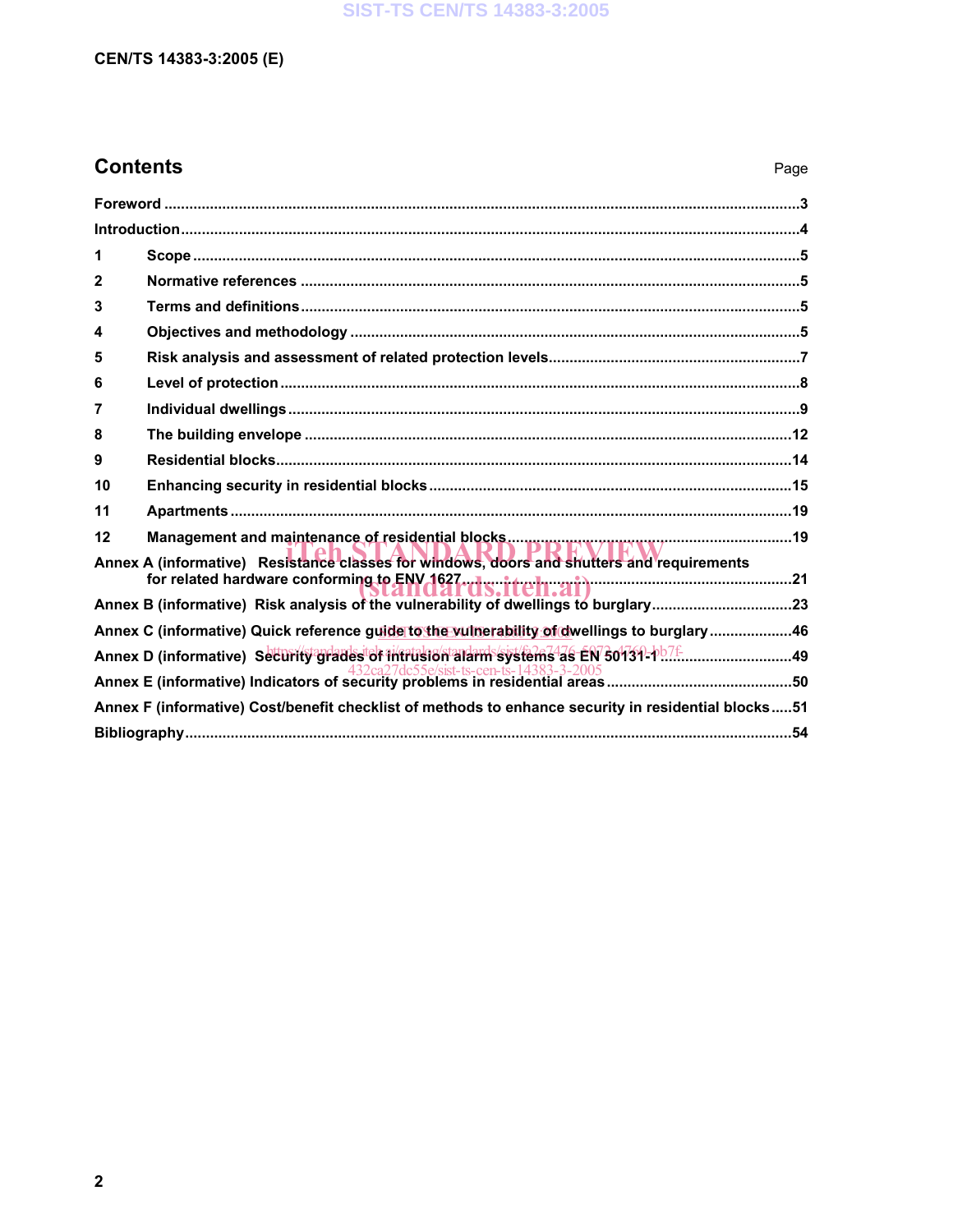### **Foreword**

This CEN Technical Specification (CEN/TS 14383-3:2005) has been prepared by Technical Committee CEN/TC 325 "Prevention of crime by urban planing design", the secretariat of which is held by SNV.

The status of Technical Specification was proposed to give all countries the opportunity to compare experiences and to harmonise procedures. In particular, the guidance given in the Annexes needs to be tested in use to establish realistic security levels.

This Technical Specification is one of a series for "The prevention of crime by urban planning and building design", that consists of the following parts:

- Part 1 Definitions of specific terms
- Part 2 Urban planning
- Part 3 Dwellings
- Part 4 Shops and offices

According to the CEN/CENELES Internal Regulations, the national standards organizations of the following<br>countries are bound to appounce this CEN Technical Specification: Austria, Belgium, Cynrus, Czech Benublic, countries are bound to announce this CEN Technical Specification: Austria, Belgium, Cyprus, Czech Republic, Countries are boarid to annoance this OEN Technical operhication: Adstria, Deignam, Oyprus, Ozech Republic, Denmark, Estonia, Finland, France, Germany, Greece, Hungary, Iceland, Ireland, Italy, Latvia, Lithuania, Italy, La Luxembourg, Malta, Netherlands, Norway, Poland, Portugal, Slovakia, Slovenia, Spain, Sweden, Switzerland and United Kingdom.

SIST-TS CEN/TS 14383-3:2005 https://standards.iteh.ai/catalog/standards/sist/fa2e7476-5072-4760-bb7f-432ca27dc55e/sist-ts-cen-ts-14383-3-2005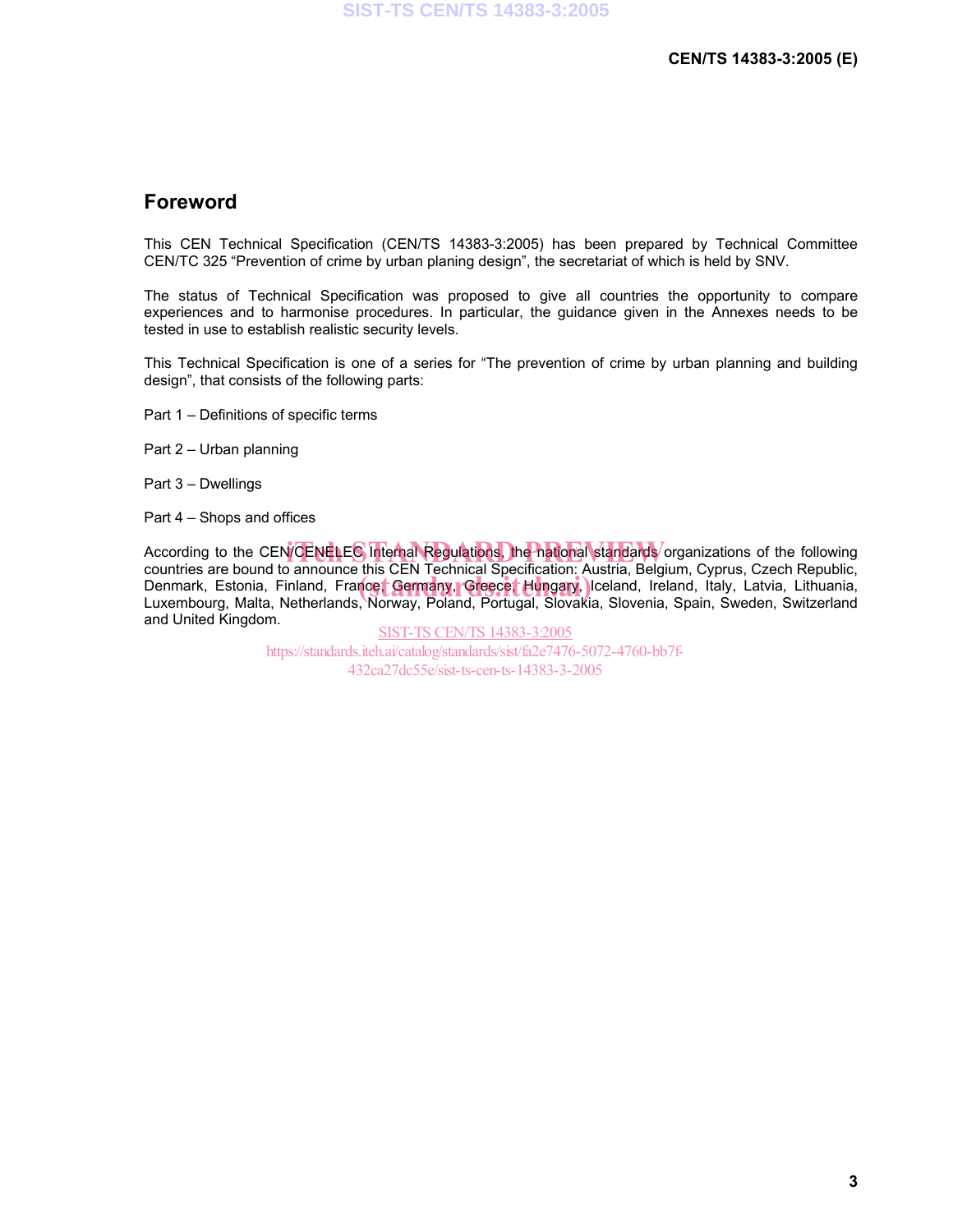### **Introduction**

In considering security measures aimed at preventing crime and antisocial behaviour and the fear of crime in residential areas, one of the most difficult tasks is determining the type and level of the threat (e.g. vandalism, burglary, aggression) and the scope of measures to be taken in order to reduce it.

The causes of crime have been researched for many years. There are many factors that can influence the possibility of an offence being committed or not. Certain factors, for example socio-economic conditions are beyond the remit of this standard. Other factors such as neighbourhood layout and building design can be considered along with more specific reference to target-hardening measures.

Three basic criminological approaches have been adopted: Rational Choice, Routine Activities and Defensible Space.

- a) Rational Choice states that potential offenders will normally undertake their own risk assessment before deciding to commit a crime. They will consider the chances of being seen, the ease of entry and the chance of escape without detection.
- b) The Routine Activities theory assumes that for an offence to take place there need to be three factors present: a motivated offender, a suitable target or victim and a lack of capable guardian. To prevent a crime it is necessary to alter the influence of one of these factors. For example, an offender can be demotivated by increasing the level of surveillance or by making access more difficult. A target can also be motivated by increasing the level of surveillance or by making access more difficult. A target can also be<br>made less attractive by lincreasing security or removing escape routes. Similarly, the presence or influence of a capable guardian, either real or implied, can assist in creating a sense of neighbourliness. (standards.iteh.ai)
- c) The Defensible Space theory applies to the different levels of acceptance that exist for people to legitimately be in different types of space. Everyone has a right to be in a public space, such as a street, legiumately be in different types of space. Everybele, has a right, to be in a public space, such as a street,<br>but they do not have the right to be in the garden of another person's dwelling, which is a private space. It but they do not have the hynt to be in the garden of another person's dwelling, which is a private space. It<br>is equally important to differentiate and distinguish public space from semi-public and semi-private space, to equally important to uncremate and distinguish pablic space fish begin being habits and serif private space, crime and antisocial behaviour developing or progressing unhindered.

Most offences are committed because perpetrators enjoy opportunities: easy access, hiding places, absence of demarcation between public and private space, poor lighting and/or favourable landscaping. By understanding the motivation of potential offenders and counterbalancing it by specific physical security measures combined with real or symbolic design elements, this Technical Specification aims to assist designers, planners, estate managers and stakeholders in the area of crime prevention to:

- a) Define the protection measures most appropriate to the site.
- b) Influence decisions relating to building design, the layout of the site, landscaping, and other related details in order to make dwellings attractive and safe for inhabitants and unattractive targets for potential offenders.

In residential areas with either individual dwellings and/or residential blocks, the purpose is not only to protect properties against burglary but also to prevent access by unwanted visitors, the illegal appropriation of space, degradation of the environment and to fight fear of crime.

The design of the built environment can also influence individual perceptions of fear of crime (e.g. in dark footpaths), as perceptions of crime often exceed the reality.

Recommendations relating to the planning of new and existing urban areas, ranging from a few streets to a city centre, an industrial estate, or a large open space for public use, are given in ENV 14383-2.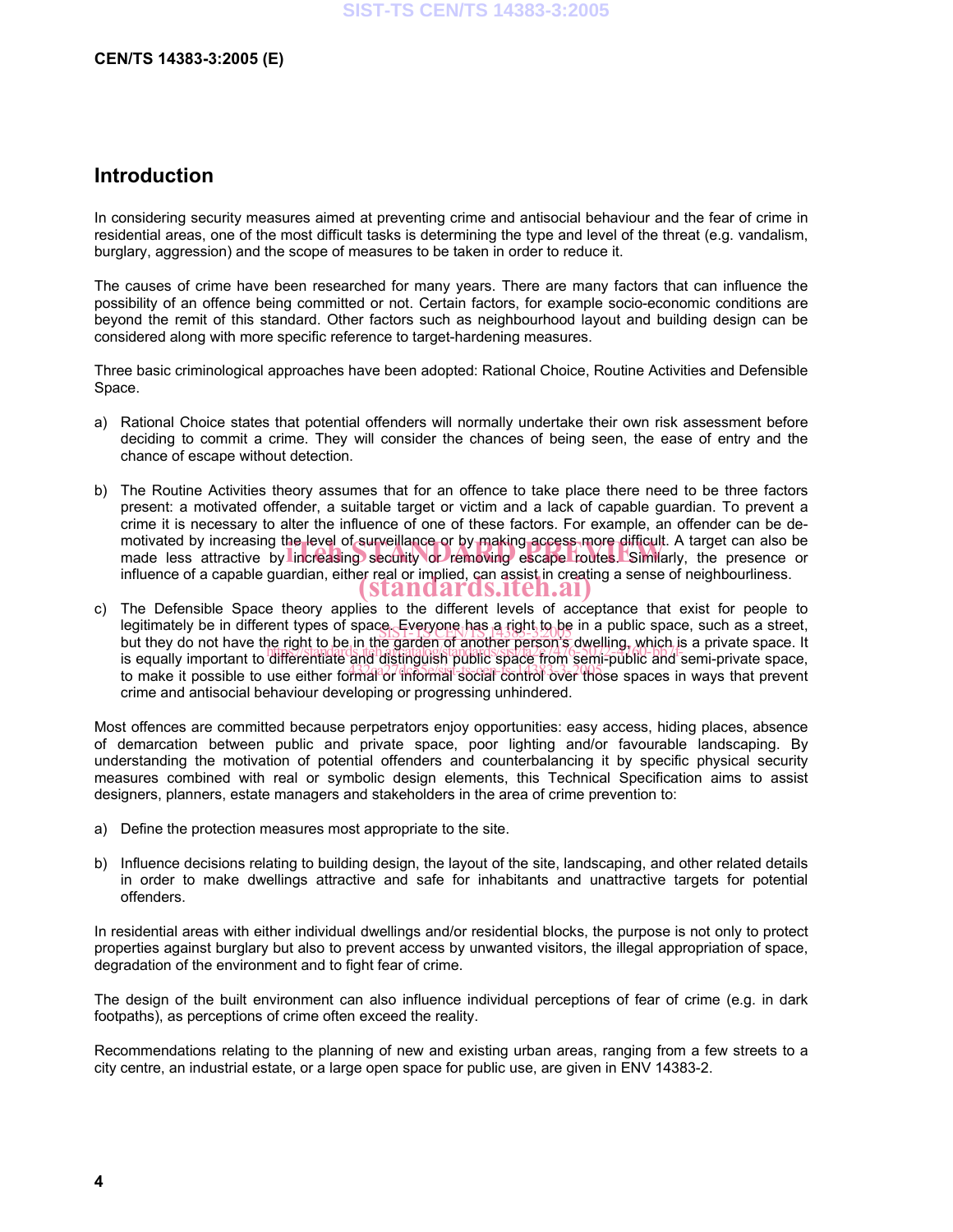### **1 Scope**

This Technical Specification gives guidance and recommendations for reducing the risk of crimes against people and property in dwellings and their immediate surroundings through planning and design. It covers new and existing dwellings, in single or multiple units.

### **2 Normative references**

The following referenced documents are indispensable for the application of this document. For dated references, only the edition cited applies. For undated references, the latest edition of the referenced document (including any amendments) applies.

prEN 14383-1, *Prevention of crime - Urban planning and building design - Part 1: Definitions of specific terms*

### **3 Terms and definitions**

For the purposes of this Technical Specification, the terms and definitions given in prEN 14383-1 apply.

### **4 Objectives and methodology**

#### **4.1 General**  iTeh STANDARD PREVIEW

While it is important to consider individual buildings in detail, it is also essential to be aware of the influence While it is important to consider individual buildings in detail, it is also essential to be aware of the influence<br>exerted by the design and layout of the neighbourhood. This is sometimes referred to as the 'Meso' level a includes road layout, infrastructure and location of facilities. Town planners, designers, developers and professionals with crime prevention expertise should be anvolved as a design team, to ensure that designing out crime factors are taken into account in the early stages of the planning process.

432ca27dc55e/sist-ts-cen-ts-14383-3-2005

The joint approach should consider the various factors that can reduce the opportunity to commit crime. Some of the most important factors are ownership, human presence and conflict minimisation.

The design and layout of public space in the neighbourhood should encourage local residents to regard it as their own and take responsibility for it. If this can be achieved, crime and antisocial behaviour are less likely to occur, or continue without local people reacting to it.

NOTE One of the strongest prevention factors for potential offenders is the risk of being seen and identified, which is why human presence and natural surveillance are so important. These factors are easier to achieve with

 mixed usage as this can prolong liveliness and movement throughout an extended period of the day. Street furniture should be designed to enable good sight lines and provide wide natural surveillance. Equally access to buildings should front onto public space for the same reason.

Fear of crime, whether justified or perceived, should be considered and the design of the environment should take this into account. Any design feature that could possibly give rise to a potential conflict situation should be avoided. Safe and integrated options for pedestrians and/or cyclists should be included and give a feeling of safety that will encourage their use.

Buildings meant for residential purposes can be split into two categories:

- a) Individual dwellings, detached or in groups;
- b) Residential blocks with apartments.

In the area of crime prevention, three objective criteria have been taken into account: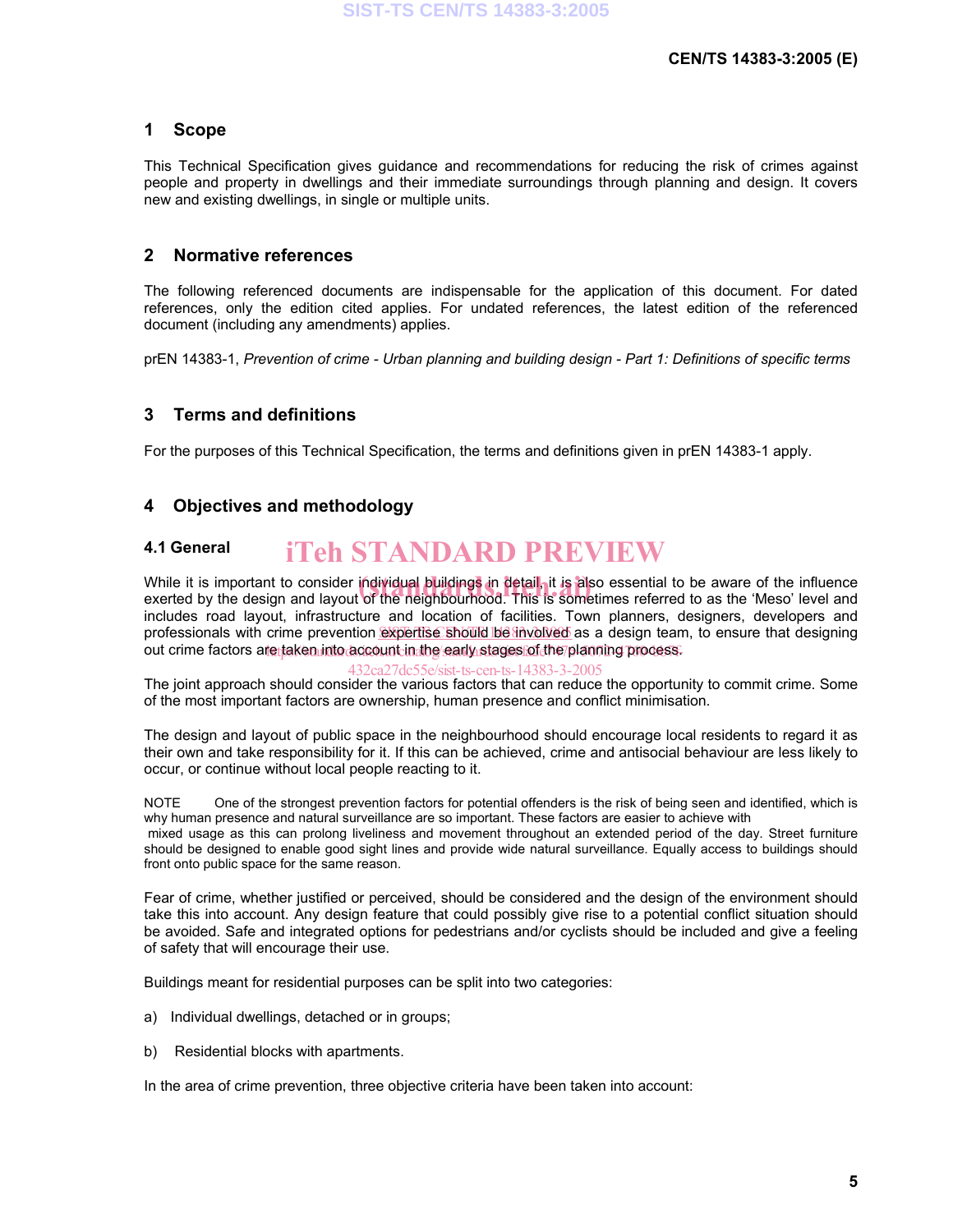- a) Risk to body and life;
- b) The nature and value of the property to be protected;
- c) The degree of accessibility of this property.

The history of crime in Europe demonstrates that property theft is often linked with crimes against people (subjected to physical assault at home or close to their residence).

Technical protection measures will assist in preventing crime against persons and property and unauthorised access to buildings.

Recommendations are also given for the protection of vehicles and other property kept in common areas.

The methodology will consist of describing the behaviour patterns of potential offenders, providing a risk analysis tool for the site under consideration, whether individual dwellings or residential blocks, and proposing technical recommendations and solutions.

### **4.2 Designing out crime in individual neighbourhoods**

Any crime prevention strategy is essentially one of risk management. Consequently, before an effective strategy can be developed, it is important to identify and understand the risk factors involved.

When assessing the level of risk it is essential to give high priority to local factors. A diagnostic survey of crime in the immediate neighbourhood should be carried out to identify the types of crime reported, where and when<br>incidents occurred and who the groups of victims were. incidents occurred and who the groups of victims were.

NOTE This can be achieved by spatial mapping to identify crime clustering or hot spots.

It is also important to identify factors that may influence the opportunity for crime in a particular area but which may not necessarily be obvious. For example, a desire line that passes through a residential area may link<br>https://standard.iteh.ai/catalog/sistem.ai/catalog/sistem.ai/catalog/sist/fa2e7476-5072-5072-507-607-607-607-6 two features also attractive to potential offenders. Although the features may be some distance away from the<br>ducilings, they can influence the possibility of close such securits-14383-3-2005 dwellings, they can influence the possibility of crime.

Where a new residential development is planned, it is important to consider the crime generating potential of the development and to take into consideration the findings of the diagnostic survey of crime in neighbouring areas (see Annex E).

### **4.3 Image of the neighbourhood**

First impressions gained by potential offenders will have the greatest influence on their decision to offend or not. Although potential offenders may be attracted to a well-maintained residential area due to its obvious prosperity, it is similarly probable that the residents are proud of their property and therefore also more watchful and protective.

Households that take joint prevention measures and action to improve the environment are likely to experience less crime and an improvement in the quality of life. To facilitate this, the design of the development should have a clear identity and the layout should allow maximum permissible natural surveillance within the residential area.

Consideration should also be given to provision of a mix of dwelling types and occupancy.

NOTE Generally speaking burglars will prefer to avoid confrontation. An unoccupied building is more vulnerable than an occupied building. Even a lack of visibility from the street or other buildings increases the risk. A burglar's enemies are time, noise and a risk of human presence nearby (discovery by police or others).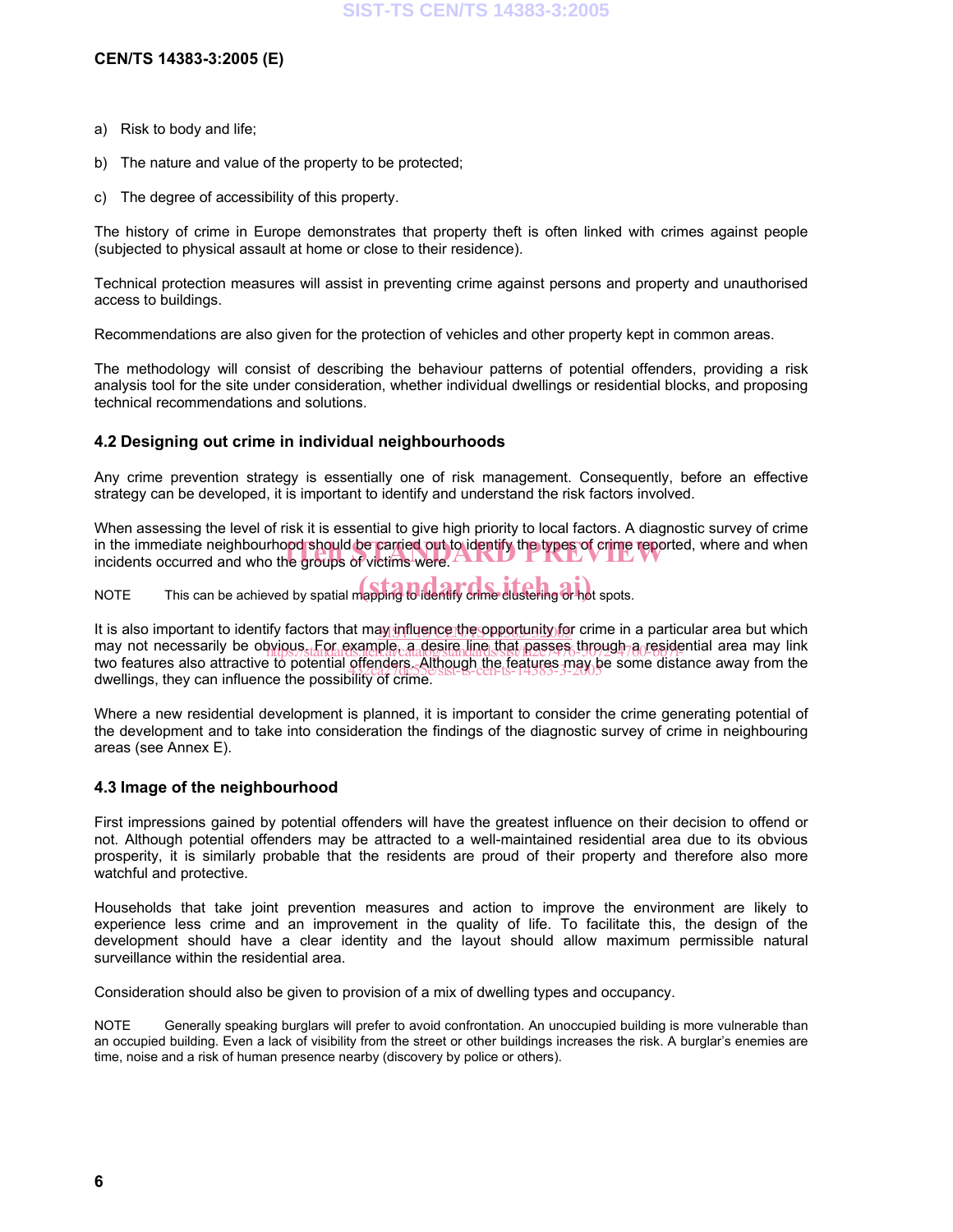Apart from burglary, other so-called "public space" delinquency acts can generate fear of crime, namely degradation of public and private property (vandalism, arson in refuse bins), vehicular crime (car theft, theft of bicycles, mopeds and motor bikes, trafficking in spare parts), and culminating in attacks on people.

These offences and other crimes can be perpetrated by either local residents or people from other areas, and different approaches to prevention are needed.

### **4.4 Types of burglar**

For the purpose of this Technical Specification, burglars are categorised as being either opportunist or experienced.

Opportunist burglars are those who will commit an offence if the opportunity presents itself. They are interested in buildings with easy access, a low level of surveillance and ready escape routes.

The potential offender will know that most dwellings have articles worth stealing and will feel confident that the reward will be worth the minimal risk involved. Other factors that may influence an opportunist burglar include the absence of vehicles from the hard standing in front of a dwelling, poor or no lighting, lack of an alarm system, or a general feeling that none of the residents in the neighbourhood are taking an interest in the area.

The opportunist burglar is likely to carry only lightweight hand tools, such as a crowbar or screwdriver, but may also make use of implements left within easy reach by the resident, such as a spade. Accessible windows and doors, which only have a short forced entry resistance time, offer the ease of access that this type of burglar is seeking (see Annex A).

An experienced burglar will, prior to carrying out an offence, conduct an important phase of gathering information. It is also probable that they will have a specific target in mind and may be prepared to use more information. It is also probable that they will have a specific target in mind and may be prepared to use more<br>effective tools to gain entry to the premises (see Annex A). They very often have expertise in bypassing or sabotaging mechanical, electronic or CCTV detection security devices.

SIST-TS CEN/TS 14383-3:2005

https://standards.iteh.ai/catalog/standards/sist/fa2e7476-5072-4760-bb7f-

### 5 Risk analysis and ass<u>essment of related protection</u> levels

The following assessment of the level of risk makes it possible to define the most appropriate protection levels over five classes, in ascending order from 1 to 5 (see Table 1).

| Level of<br>protection | Level of risk | Action to be taken                                                              |  |  |  |  |
|------------------------|---------------|---------------------------------------------------------------------------------|--|--|--|--|
|                        | Very low      | Simple physical protective measures                                             |  |  |  |  |
| $\mathfrak{p}$         | Low           | Additional physical protective measures required                                |  |  |  |  |
| 3                      | Medium        | Additional physical + limited electronic protection measures required           |  |  |  |  |
| 4                      | High          | Extensive physical + medium electronic protection measures required             |  |  |  |  |
| 5                      | Very high     | Extensive<br>physical + extensive electronic protection<br>measures<br>required |  |  |  |  |

#### **Table 1 — Level of risk and crime prevention measures**

The risk analysis in Annex B is based on a two-step procedure. The method used is based on questionnaires, which consider potential significance and potential risk. The result matches increasing risk with appropriate measures of protection.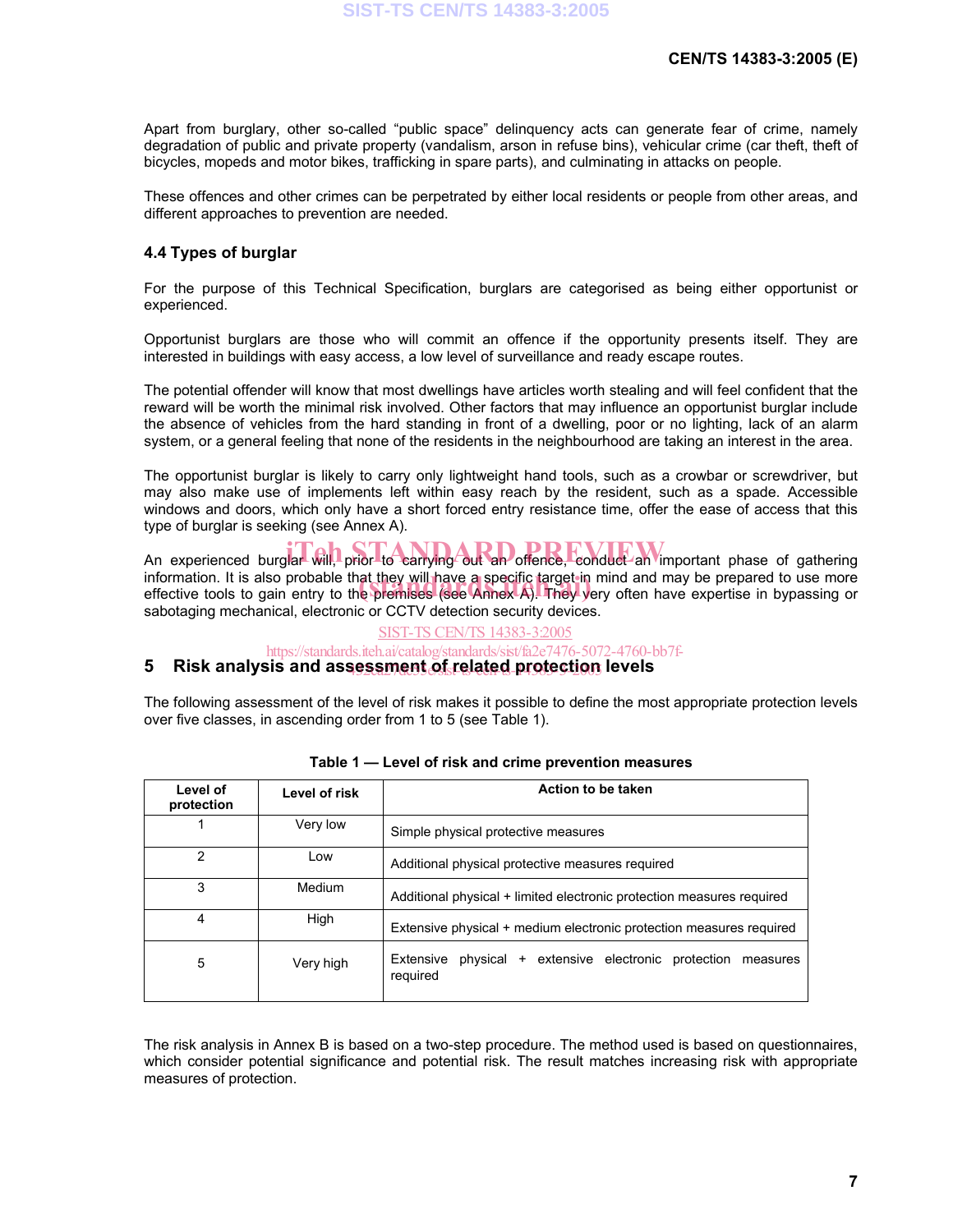A second and simpler analysis in Annex C is based on the evaluation of increasing risk factors, which are quantified on a scale from  $0$  to 5. By adding these factors in the same way as a potential offender would, an evaluation of vulnerability is obtained. The higher the figure, the higher the risk factor and the greater the preventive measures that are needed.

Risk factors may require regular checking and up dating.

### **6 Level of protection**

### **6.1 Recommended resistance class of products**

Table 2 shows the recommended resistance class of products in ascending order from 1 to 5 to achieve the levels of protection established in Table 1.

| Table 2 — Recommended resistance class of products to achieve specified levels of protection |
|----------------------------------------------------------------------------------------------|
|----------------------------------------------------------------------------------------------|

| Product                                                                         | European<br><b>Standard</b>                                                                            |                                                      | Level of protection                       |              |                |                        |  |
|---------------------------------------------------------------------------------|--------------------------------------------------------------------------------------------------------|------------------------------------------------------|-------------------------------------------|--------------|----------------|------------------------|--|
|                                                                                 |                                                                                                        |                                                      | $\overline{2}$                            | 3            | $\overline{4}$ | 5                      |  |
| Entrance dors <sup>a</sup>                                                      | <b>ENV 1627</b>                                                                                        | Class 1                                              | Class 2                                   | Class 3-4    | Class 4-5      | Class 5-6 <sup>b</sup> |  |
|                                                                                 |                                                                                                        |                                                      |                                           |              |                |                        |  |
| Security lock                                                                   | EN 12209                                                                                               | Grade 2                                              | Grade3                                    | Grade 3      | Grade4         | Grade 5                |  |
| Cylinder for lock b                                                             | EN 1303                                                                                                | Class 4                                              | Class 4                                   | Class 4      | Class 5        | Class 5                |  |
| Security lock furniture C                                                       | <b>EN 1906</b>                                                                                         | Class <sub>1</sub>                                   | Class <sub>2</sub>                        | $C$ lass $3$ | Class 4        | Class 4                |  |
| Accessible window                                                               | <b>ENV 1627</b>                                                                                        | Class 1                                              | Class 2                                   | Class3       | Class 4        | Class 4                |  |
| Accessible glazing d                                                            | <b>EN 356</b>                                                                                          | <b>Class P4A</b>                                     | <b>Class P5A</b>                          | Class P6B    | Class P7B      | Class P8B              |  |
|                                                                                 | <b>ENV 1627</b>                                                                                        | Class 1                                              | Class 2                                   | Class2       | Class 3        | Class 4                |  |
|                                                                                 | SIST-T                                                                                                 | CEN/TS 14383-3:2005                                  |                                           |              |                |                        |  |
| Shutter used to protect accessible window or door e<br>https://standard         | If the shutter is used together with a burglar resistant window or a door, the resistance class can be |                                                      |                                           |              |                |                        |  |
|                                                                                 |                                                                                                        |                                                      | Reduced dc55e/sist-ts-cen-ts-14383-3-2005 |              |                |                        |  |
| Window or door which only can be reached with a<br>climbing device <sup>T</sup> | <b>ENV 1627</b>                                                                                        | $\overline{a}$                                       | Class 1                                   | Class 2      | Class 3        | Class 4                |  |
| Glazing which only can be reached with a climbing                               | <b>EN 356</b>                                                                                          | Double glazing                                       | Double glazing                            | Class P4A    | Class P5A      | Class P6B              |  |
| device                                                                          |                                                                                                        |                                                      |                                           |              |                |                        |  |
|                                                                                 | 50130.<br>EN                                                                                           |                                                      | Grade 1                                   | Grade 1      | Grade 2        | Grade 3                |  |
| Alarm or intrusion system                                                       | EN 50131-1                                                                                             |                                                      | (Optional)                                | (Optional)   |                |                        |  |
| Safe                                                                            | EN 1143-1                                                                                              | Required when the valuables exceed a specific amount |                                           |              |                |                        |  |

<sup>a</sup> If door leaf and frame are strongly constructed, a single point locking system should suffice up to resistance class 3. If door and frame are weaker, a multipoint locking system should be used on doors of resistance class 3 and higher.

<sup>b</sup> Doors in resistance classes 5 and 6 should be tested with the security lock and lock cylinder fitted, in accordance with the requirements of ENV 1627.

The components are always examined fitted e.g. a door with the frame, hinges and the lock. Doors in the resistance classes 1 to 4 the user can select the lock cylinder and the security lock fitting, for these classes, components are also tested separately (see EN 1303 and EN 1906:2002, Annex A). Doors in the resistance classes 5 and 6 lock cylinder and security lock fitting are a part of the tests in accordance with ENV 1630.

d Glazing of building parts in accordance with ENV 1627, resistance class 5 and 6 should be protected against attack with angle grinders. For protection against attack by firearms or explosion glazing should comply with:

EN 1063: Resistance against bullet attack

EN 13541: Resistance against explosion pressure

The documents mentioned above describe only the qualities of the glass themselves. The requirements for complex components are described in the following documents:

EN 1522: Bullet Resistance, EN 13123-1: Explosion resistance, Shock tube or EN 13123-2, Range test.

EN 356, EN 1063 and EN 13541 cover security levels of glazing but not fixing, which should comply with relevant manufacturers' recommendations.

e Shutters can be used together with a tested burglar resistant door or window. The two components can in this case have lower resistance classes. Note, only shutters in the closed position have burglar resistance characteristics.

Balconies on higher floors can often be reached by experienced burglars.

f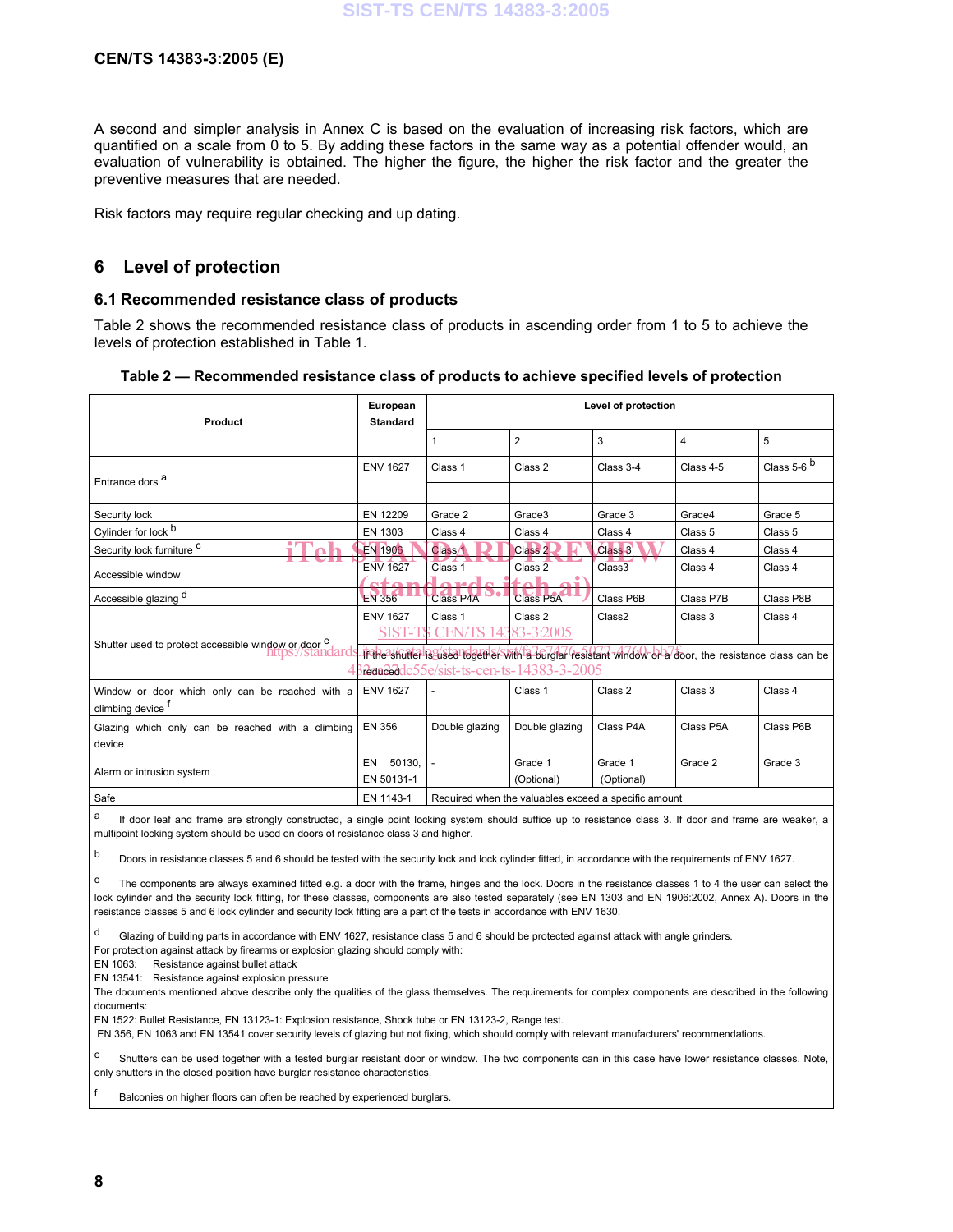### **6.2 Additional recommendations for specific risks**

### **6.2.1 Semi-private areas and spaces in common use**

To further enhance security, consideration should be given to the installation of a CCTV surveillance system and/or an access control system. CCTV surveillance systems should comply with the requirements of EN 50132-7. Access control systems should comply with EN 50133-1.

### **6.2.2 Additional requirements for personal security**

The protection of persons against firearms (see EN 1063, EN 1522) or the effects of explosives (see EN 13541, EN 13123-1, EN 13123-2) should be individually specified in accordance with these standards.

### **7 Individual dwellings**

### **7.1 Risk analysis**

For the creation of a risk analysis for individual dwellings see forms B.1 to B.3.

Annex C shows a simplified risk analysis for the evaluation of existing risk and the recommended protective measures.

# **7.2 Enhancing the security of individual dwelling areas**  $\mathbf{E}\mathbf{V}\mathbf{I}\mathbf{E}\mathbf{W}$

The various elements that can influence the protection of dwellings against theft, burglary or aggression occur in three concentric zones:

- SIST-TS CEN/TS 14383-3:2005
- a) the peripheral environment; **Alternational Community Community** is the peripheral engineering of the peripheral engineering of the peripheral engineering of the peripheral engineering of the peripheral engineering of th
- b) the immediate surroundings of the dwelling, or perimeter; 4383-3-2005
- c) the building itself and internal areas.

### **7.3 Peripheral environment**

This includes:

- a) access routes,
- b) control of pedestrian or vehicle access,
- c) lighting

### **7.3.1 Access routes:**

Whenever possible, the access routes (vehicular, pedestrian, etc.) should be open and visible from the entrance of an area in order to deter location searches by potential burglars. For example, this can be obtained by grouping dwellings in such a way that an important number will face a relatively limited length of street.

Road surfacing will also contribute to this threshold feeling (e .g. by forming symbolic / psychological barriers such as traffic calming humps). The risk of crime may also be reduced by minimising access points.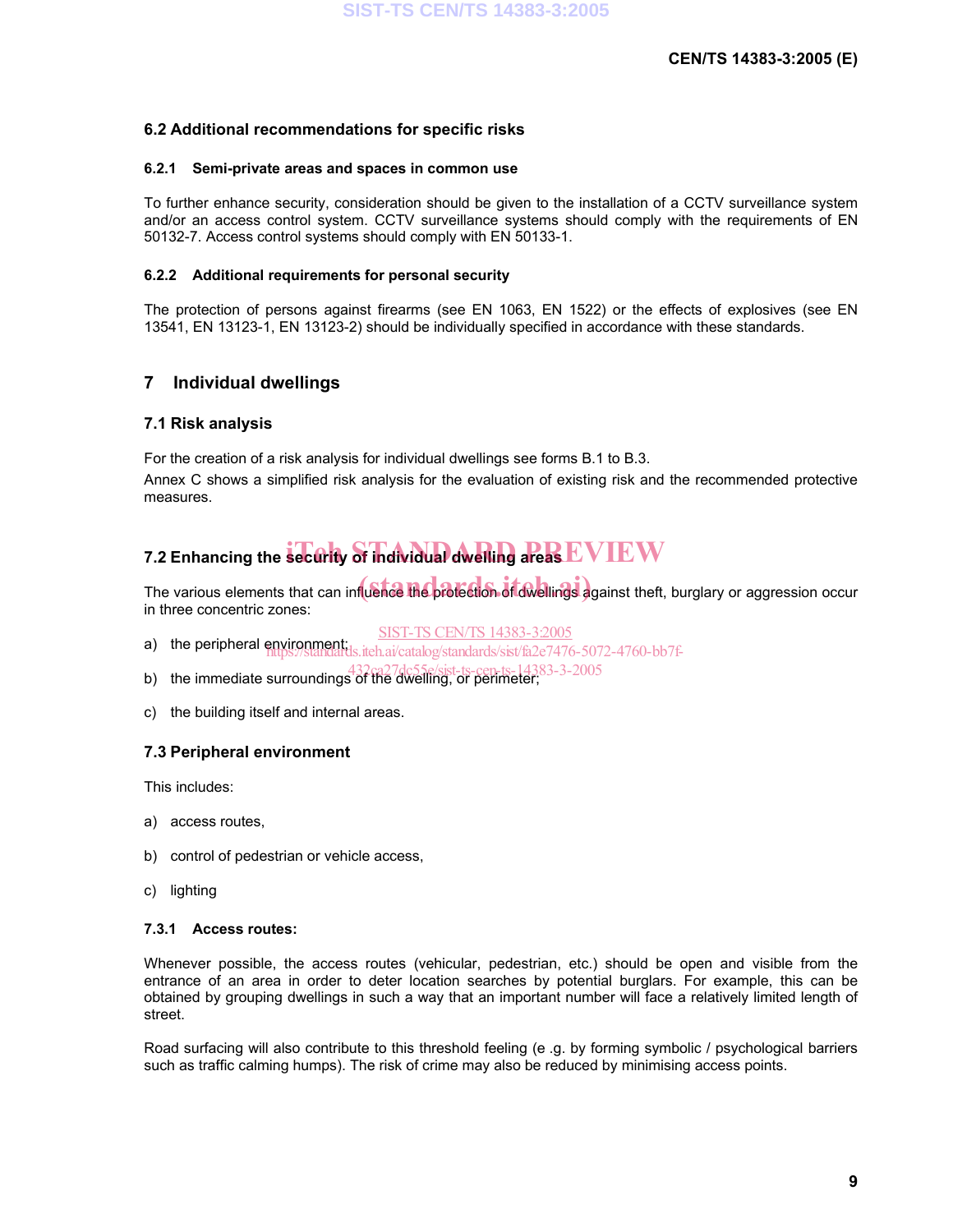### **CEN/TS 14383-3:2005 (E)**

### **7.3.2 Territoriality**

As far as possible, and as a deliberate measure to prevent crime, the areas around dwellings in a neighbourhood should maximise territoriality.

The sense of territoriality should be tangible enough to discourage potential offenders who would feel more at risk of being challenged, or observed committing a crime. One commonly accepted method of achieving this is by the application of 'defensible space' concepts, i.e. the classification of space into four different kinds of area: public space, semi-public space, semi-private space and private space. To maximise security of dwellings and their surroundings the layout of spaces and their management should avoid giving the impression of abandoned territory.

Offenders are likely to become astute at judging the territorial quality of an area and the risks associated with its invasion. These risks are higher the more private the space and are emphasised by barriers between private and public space. These may be physical, such as hedges, walls etc, or more symbolic, such as signboards, vegetation or a change in surface material.

### **7.3.3 Design and layout of public space**

The design and layout of public space should meet the recommendations given in ENV 14383-2.

Public spaces are open areas with uncontrolled access, such as roads and car parking areas. Where possible public areas should be designed to make the legitimate user feel safe and the potential offender feel vulnerable. By using clear sight lines and good lighting, offenders can be denied places of concealment.

Care should be taken when locating pedestrian footpaths as they can increase permeability within a development and supply unnecessary access points to dwellings. (standards.iteh.ai)

Approach roads to residential areas should be kept to a minimum and should be well planned, well lit and visible from the windows of nearby dwellings $_{\rm \overline{SIST-TS}~CEN/TS}$   $14383$ -3:2005

https://standards.iteh.ai/catalog/standards/sist/fa2e7476-5072-4760-bb7f-<br>Measures aimed at deterring search behaviour in neighbourhoods include surface-texturing the threshold of measures almed at determing search behaviour in regnipourinous, include, surface-texturing the threshold of<br>the access road and providing entrance markers to create the impression of crossing from a public to a semipublic area. A well-populated cul-de-sac can create an area where intruders are likely to feel at risk of being observed, and residents and visitors may feel more secure. Dwellings should be grouped so that maximum mutual surveillance of approaches and vulnerable entry points is possible, in which anyone coming from or going to a dwelling can be seen by neighbours.

Walls in public / semi-public areas are likely to be the most attractive to graffiti artists and provision of antigraffiti surface protection should be considered at the design stage.

### **7.3.4 Design and layout of semi-public space**

Semi-public spaces are areas that are more public than private. Footpath systems, resident parking, garage courts, enclosed play areas and accesses to multiple dwelling complexes fall into this category.

Criminal activities in visitor car parks may be minimised by using either of two approaches:

- a) visitor parking is located as near as possible to the dwellings so that the occupants can have sight and supervision over them.
- b) visitor parking is located further away with access controls for residents; access for emergency or assistance vehicles should be ensured.

The footpath system should be planned according to the same principles as the approach roads and be well lit and well defined. Unsupervised, completely separate footpaths running through residential areas are seen as public space and should be avoided because they give more opportunities for assault and access or they provide escape routes for offenders, and may contribute to an increased fear of crime.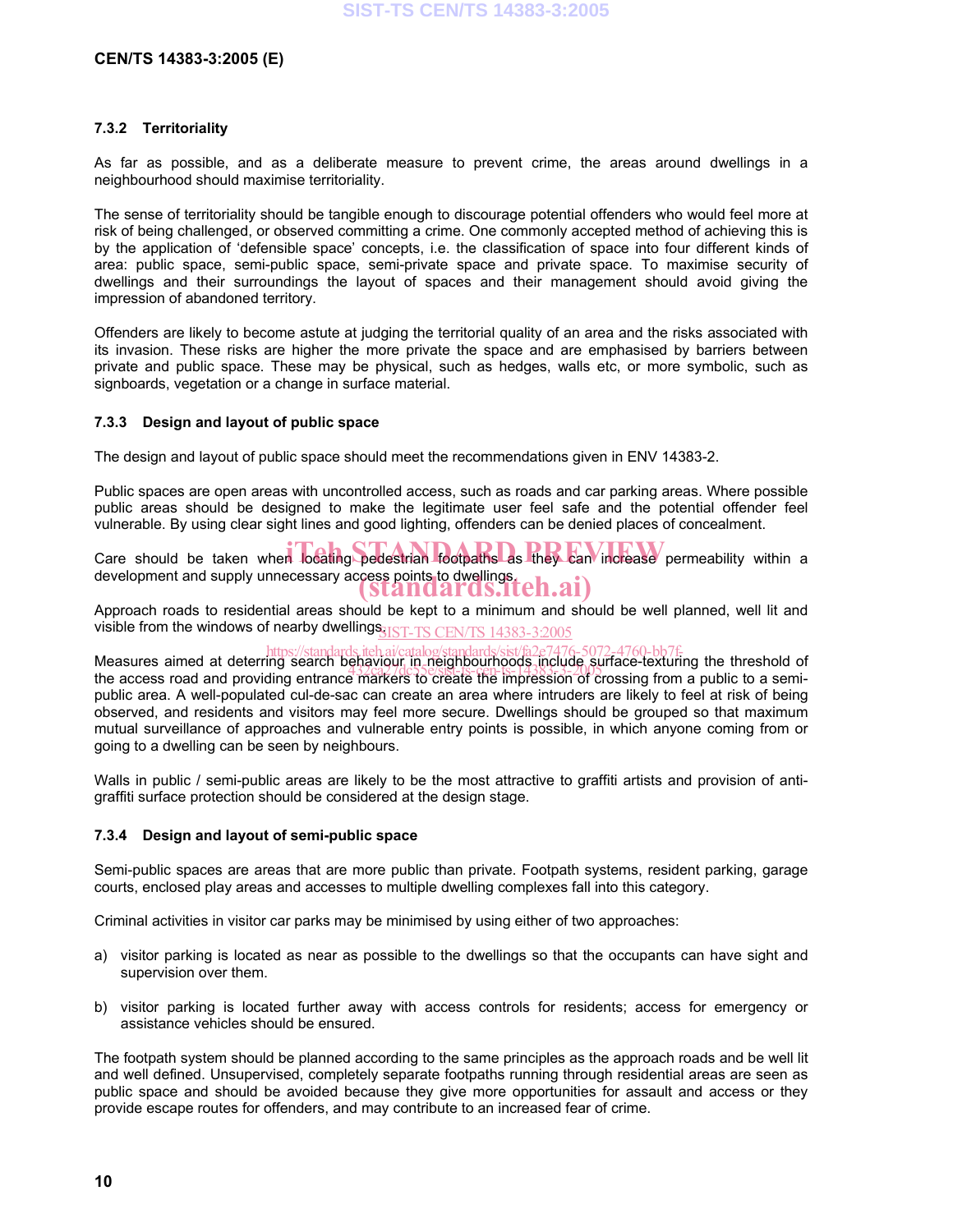### **7.3.5 Design and layout of semi-private space**

Semi-private space includes areas such as front gardens, paths or steps to main entrance doors, and hardstanding for vehicles.

For residents it is important that the route from their front door to a busy public road is safe and secure. As far as possible, pedestrian routes should be clearly visible from the windows of nearby dwellings so that residents may be less afraid to walk around by day or night.

### **7.3.6 Defensible private space**

Private space includes areas under the direct control of a person or persons, which are not directly accessible by others, for example a rear garden.

### **7.4 Immediate surroundings of the dwelling**

### **7.4.1 Boundary fence or wall**

Fences are physical obstacles, which mark the border between public and semi-private or private space. They can be constructed of simple parts: e.g. wood or metal elements, grids (see EN 10223-6 and EN 12839), masonry walls, vegetation such as hedges, or a combination of such elements. Physical barrier fences may be supplemented by electro technical parts; e.g. anti-intrusion sensors, CCTV with or without sensors<sup>1</sup>, or security lighting, connected with an intrusion alarm system.

Where the occupier wishes to prevent access to the area inside the fence it will be necessary for the main gate to be controlled by a double access lock or an electronic locking system with or without remote control device. (standards.iteh.ai)

It is advisable that remote access control from public areas is by intercom or videophone.<br>
Significantly control in the control of the control of the control of the control of the control of the contr<br>
It is advisable tha

Additional access https://standards.iteh.ai/catalog/standards/sist/fa2e7476-5072-4760-bb7f-<br>Additional access gates should be permanently locked and not be opened unless requested by authorized persons. 432ca27dc55e/sist-ts-cen-ts-14383-3-2005

Equal protection should be afforded to the boundary fence and all passageways.

There should be good visibility over all accesses from the inside of the dwelling.

### **7.4.2 Layout and location of garages**

Apart from their function as shelter for vehicles, garages are also used as a storage place for bicycles, motorcycles and gardening tools, including lawn mowers; thus a secured garage can reduce the risk of theft. Garages should be located close to dwellings, preferably with their access door facing the street and at least at a car length from the pavement or public passageway. If the garage has a connecting door with the dwelling, the latter should be treated as if it were an external door (see Table 2).

### **7.4.3 Security measures to prevent the theft of motor vehicles**

As a general rule, the parking of a car or motorcycle inside a closed and locked garage should be sufficient protection against theft or damage. It is advisable to avoid parking on the street or in a public parking area away from dwellings where there is little or no surveillance or lighting. When parked on the street, vehicles should be equipped with mechanical or electronic anti-theft devices.

 $\overline{a}$ 

<sup>&</sup>lt;sup>1</sup> Reacting to a movement within the detection area.

All of this should be incremented according to the security level and value of the property to be protected in compliance with relevant privacy legislation.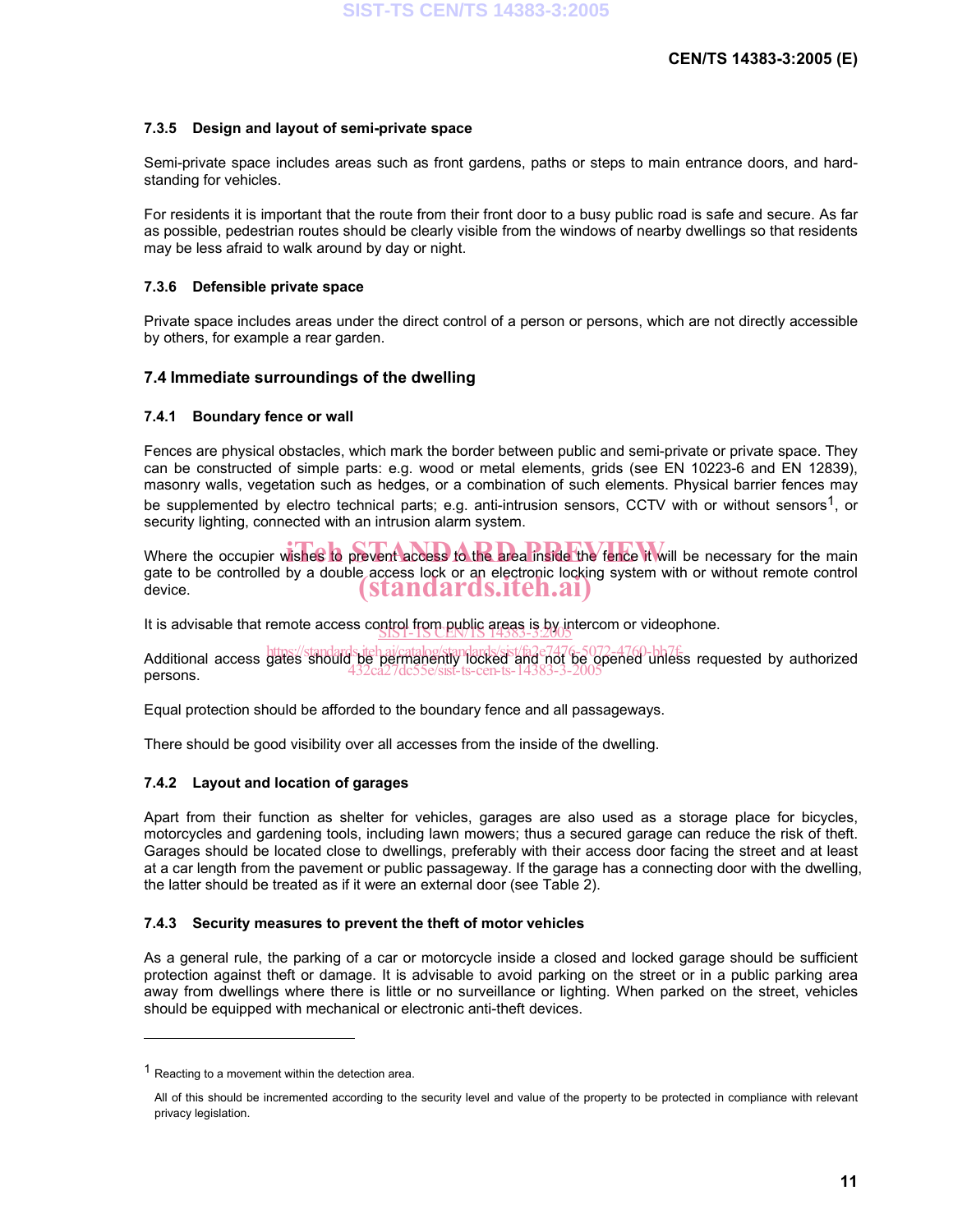### **CEN/TS 14383-3:2005 (E)**

### **7.4.4 Outbuildings**

Tools, ladders and any other implements that can be used to assist in criminal activity should be locked inside a shed or garage, or be secured to a wall with an appropriate locking device.

### **7.4.5 Telephone connection**

Where telephone lines are used for the transmission of alarm calls and/or for automatic alarm transfers, they should be inaccessible to unauthorized manipulation. In some circumstances vital telephone lines should be equipped with electronic line control system.

### **7.5 External lighting**

### **7.5.1 General**

Security lighting should be designed in such a way as to avoid shadow areas that favour offenders by enabling them to operate without being seen.

Security lighting may be either:

- a) automatically triggered by a presence;
- b) kept constantly on during hours of darkness.

### **7.5.2 Lighting systems triggered by sensors**

Lighting systems triggered by sensors can help in preventing crime, depending on the situation. For example a lighting system triggered by motion or presence detectors is effective in urban areas or dwellings, whereas<br>in isolated locations it might aid crime by providing light. In those situations strobe lighting would be more in isolated locations it might aid crime by providing light. In those situations strobe lighting would be more effective.

### SIST-TS CEN/TS 14383-3:2005

### **7.5.3 Location of luminaties/and sensors** *icatalog/standards/sist/fa2e7476-5072-4760-bb7f-*432ca27dc55e/sist-ts-cen-ts-14383-3-2005

The space from the gate to the main access door should be well lit in order to enable proper identification of persons during darkness. Luminaires should not be positioned directly above a visitor's head, as it does not assist in identification, and should be located to the side to ensure that light is focused on the face.

Luminaires should be sited so that they do not cause inconvenience or danger to neighbours or road users. Luminaires, sensors and their power sources should be protected against manipulation by potential offenders.

The number or name of the dwelling, the name of the street or other information signs should be well lit so that visitors and emergency services can identify them immediately.

Guidance on the requirements for luminaires for road and street lighting is given in EN 60598-2-3.

### **8 The building envelope**

### **8.1 General**

The means employed to commit burglaries will depend upon several factors associated with the materials of the building fabric.

The most common points of forced entry in dwellings are doors and windows. Place and method of burglaries will be influenced by the following significant factors: environmental design, the visibility of the location, the burglar resistant characteristics of the doors, windows and their accessible fittings, as well as the fixings of these elements.